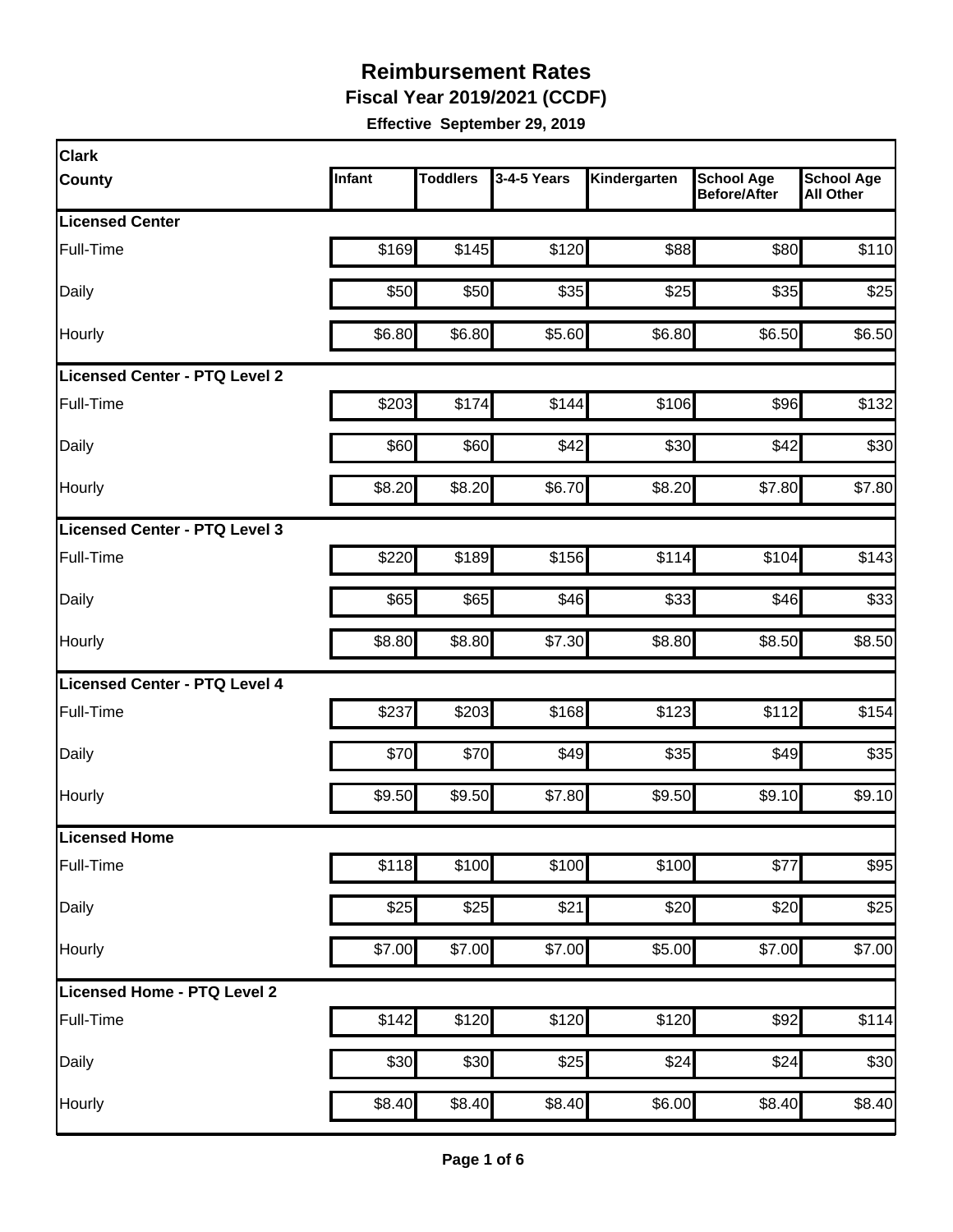**Fiscal Year 2019/2021 (CCDF)** 

| <b>Clark</b>                             |        |                 |                  |              |                                          |                                       |
|------------------------------------------|--------|-----------------|------------------|--------------|------------------------------------------|---------------------------------------|
| County                                   | Infant | <b>Toddlers</b> | 3-4-5 Years      | Kindergarten | <b>School Age</b><br><b>Before/After</b> | <b>School Age</b><br><b>All Other</b> |
| Licensed Home - PTQ Level 3              |        |                 |                  |              |                                          |                                       |
| Full-Time                                | \$153  | \$130           | \$130            | \$130        | \$100                                    | \$124                                 |
| Daily                                    | \$33   | \$33            | \$27             | \$26         | \$26                                     | \$33                                  |
| Hourly                                   | \$9.10 | \$9.10          | \$9.10           | \$6.50       | \$9.10                                   | \$9.10                                |
| Licensed Home - PTQ Level 4              |        |                 |                  |              |                                          |                                       |
| Full-Time                                | \$165  | \$140           | \$140            | \$140        | \$108                                    | \$133                                 |
| Daily                                    | \$35   | \$35            | \$29             | \$28         | \$28                                     | \$35                                  |
| Hourly                                   | \$9.80 | \$9.80          | \$9.80           | \$7.00       | \$9.80                                   | \$9.80                                |
| <b>Registered Ministry</b>               |        |                 |                  |              |                                          |                                       |
| Full-Time                                | \$112  | \$85            | \$75             | \$60         | \$46                                     | \$75                                  |
| Daily                                    | \$22   | \$18            | \$17             | \$12         | \$9                                      | \$15                                  |
| Hourly                                   | \$3.10 | \$3.00          | \$2.90           | \$2.90       | \$2.90                                   | \$2.90                                |
| <b>Registered Ministry - PTQ Level 1</b> |        |                 |                  |              |                                          |                                       |
| Full-Time                                | \$141  | \$115           | \$98             | \$74         | \$63                                     | \$93                                  |
| Daily                                    | \$36   | \$34            | \$26             | \$19         | \$22                                     | \$20                                  |
| Hourly                                   | \$5.00 | \$4.90          | \$4.30           | \$4.90       | \$4.70                                   | \$4.70                                |
| <b>Registered Ministry - PTQ Level 2</b> |        |                 |                  |              |                                          |                                       |
| Full-Time                                | \$203  | \$174           | \$144            | \$106        | \$96                                     | \$132                                 |
| Daily                                    | \$60   | \$60            | \$42             | \$30         | \$42                                     | \$30                                  |
| Hourly                                   | \$8.20 | \$8.20          | \$6.70           | \$8.20       | \$7.80                                   | \$7.80                                |
| <b>Registered Ministry - PTQ Level 3</b> |        |                 |                  |              |                                          |                                       |
| Full-Time                                | \$220  | \$189           | \$156            | \$114        | \$104                                    | \$143                                 |
| Daily                                    | \$65   | \$65            | $\overline{$}46$ | \$33         | \$46                                     | \$33                                  |
| Hourly                                   | \$8.80 | \$8.80          | \$7.30           | \$8.80       | \$8.50                                   | \$8.50                                |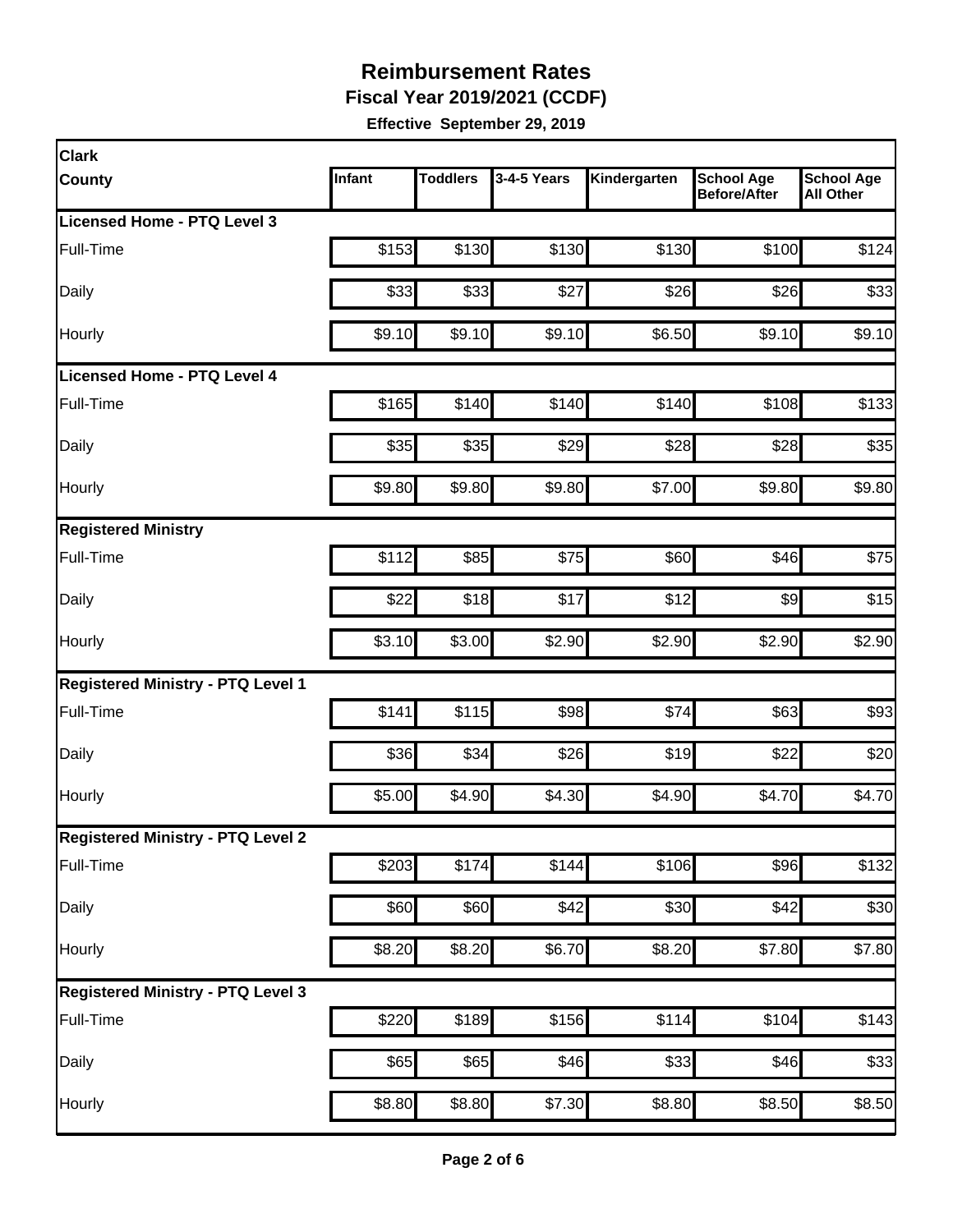**Fiscal Year 2019/2021 (CCDF)** 

| <b>Clark</b>                             |        |                 |             |              |                                          |                                       |  |  |  |
|------------------------------------------|--------|-----------------|-------------|--------------|------------------------------------------|---------------------------------------|--|--|--|
| <b>County</b>                            | Infant | <b>Toddlers</b> | 3-4-5 Years | Kindergarten | <b>School Age</b><br><b>Before/After</b> | <b>School Age</b><br><b>All Other</b> |  |  |  |
| <b>Registered Ministry - PTQ Level 4</b> |        |                 |             |              |                                          |                                       |  |  |  |
| Full-Time                                | \$237  | \$203           | \$168       | \$123        | \$112                                    | \$154                                 |  |  |  |
| Daily                                    | \$70   | \$70            | \$49        | \$35         | \$49                                     | \$35                                  |  |  |  |
| Hourly                                   | \$9.50 | \$9.50          | \$7.80      | \$9.50       | \$9.10                                   | \$9.10                                |  |  |  |
| <b>Exempt Center</b>                     |        |                 |             |              |                                          |                                       |  |  |  |
| Full-Time                                | \$112  | \$85            | \$75        | \$60         | \$46                                     | \$75                                  |  |  |  |
| Daily                                    | \$22   | \$18            | \$17        | \$12         | $\frac{1}{2}$                            | \$15                                  |  |  |  |
| Hourly                                   | \$3.10 | \$3.00          | \$2.90      | \$2.90       | \$2.90                                   | \$2.90                                |  |  |  |
| <b>Accredited Exempt Center</b>          |        |                 |             |              |                                          |                                       |  |  |  |
| Full-Time                                | \$154  | \$136           | \$122       | \$97         | \$85                                     | \$108                                 |  |  |  |
| Daily                                    | \$33   | \$28            | \$28        | \$28         | \$28                                     | \$28                                  |  |  |  |
| Hourly                                   | \$7.50 | \$7.50          | \$6.20      | \$7.50       | \$7.20                                   | \$7.20                                |  |  |  |
| <b>Exempt Home</b>                       |        |                 |             |              |                                          |                                       |  |  |  |
| Full-Time                                | \$79   | \$67            | \$67        | \$62         | \$49                                     | \$63                                  |  |  |  |
| Daily                                    | \$14   | \$14            | \$14        | \$14         | \$11                                     | \$14                                  |  |  |  |
| Hourly                                   | \$3.20 | \$2.80          | \$2.20      | \$2.20       | \$2.10                                   | $\overline{$}2.20$                    |  |  |  |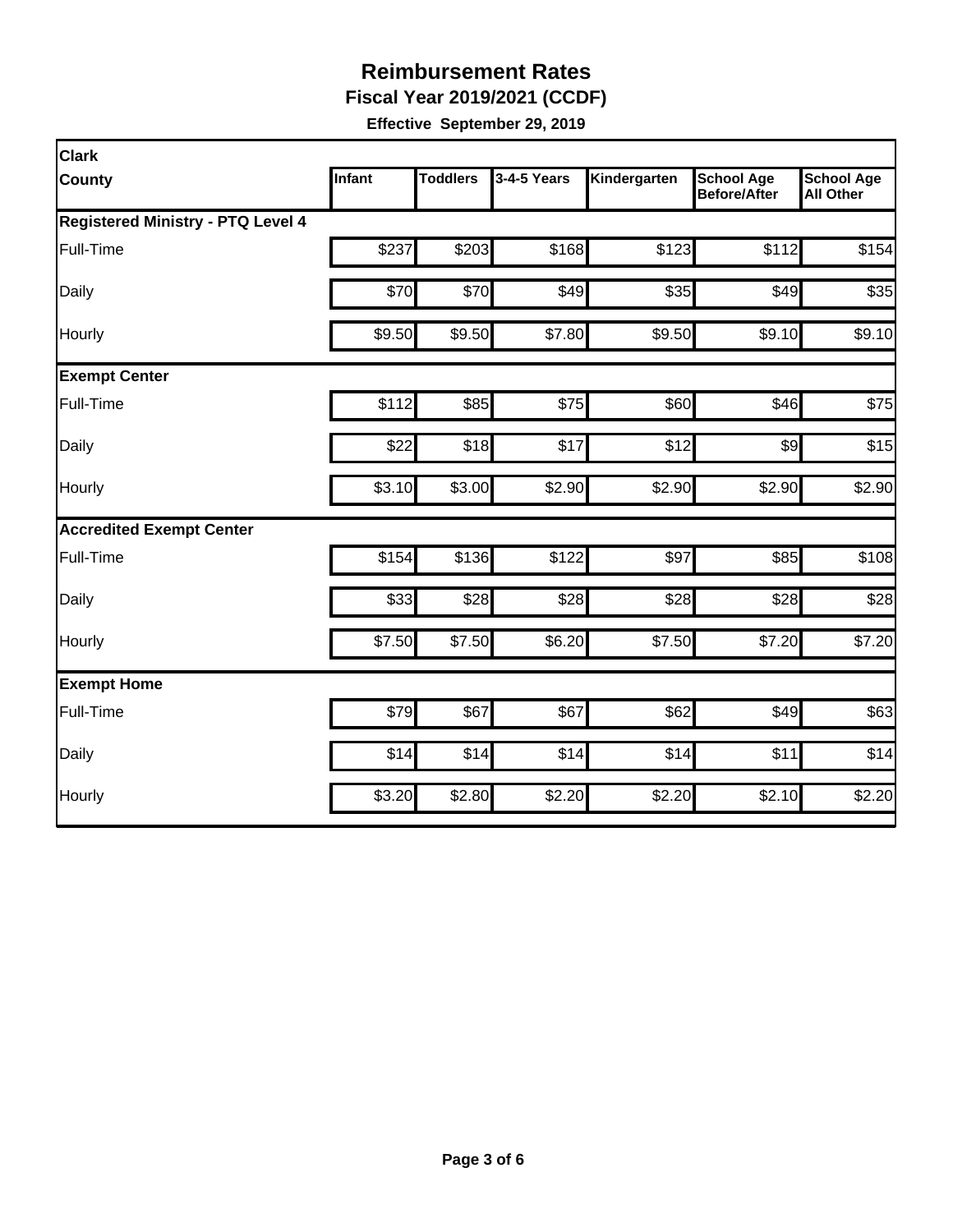#### **Reimbursement Rates School Year 2019/2021 (OMW Pre-K)**

| <b>Clark</b>                      |        |                 |             |              |                                          |                                       |
|-----------------------------------|--------|-----------------|-------------|--------------|------------------------------------------|---------------------------------------|
| <b>County</b>                     | Infant | <b>Toddlers</b> | 3-4-5 Years | Kindergarten | <b>School Age</b><br><b>Before/After</b> | <b>School Age</b><br><b>All Other</b> |
| Licensed Center - PTQ Level 3     |        |                 |             |              |                                          |                                       |
| Full-Time                         |        |                 | \$171.60    |              |                                          |                                       |
| Daily                             |        |                 |             |              |                                          |                                       |
| Hourly                            |        |                 |             |              |                                          |                                       |
| Licensed Center - PTQ Level 4     |        |                 |             |              |                                          |                                       |
| Full-Time                         |        |                 | \$184.80    |              |                                          |                                       |
| Daily                             |        |                 |             |              |                                          |                                       |
| Hourly                            |        |                 |             |              |                                          |                                       |
| Licensed Home - PTQ Level 3       |        |                 |             |              |                                          |                                       |
| Full-Time                         |        |                 | \$143.00    |              |                                          |                                       |
| Daily                             |        |                 |             |              |                                          |                                       |
| Hourly                            |        |                 |             |              |                                          |                                       |
| Licensed Home - PTQ Level 4       |        |                 |             |              |                                          |                                       |
| Full-Time                         |        |                 | \$154.00    |              |                                          |                                       |
| Daily                             |        |                 |             |              |                                          |                                       |
| Hourly                            |        |                 |             |              |                                          |                                       |
| VCP Ministry - PTQ Level 0        |        |                 |             |              |                                          |                                       |
| Full-Time                         |        |                 | \$82.50     |              |                                          |                                       |
| Daily                             |        |                 |             |              |                                          |                                       |
| Hourly                            |        |                 |             |              |                                          |                                       |
| <b>VCP Ministry - PTQ Level 3</b> |        |                 |             |              |                                          |                                       |
| Full-Time                         |        |                 | \$171.60    |              |                                          |                                       |
| Daily                             |        |                 |             |              |                                          |                                       |
| Hourly                            |        |                 |             |              |                                          |                                       |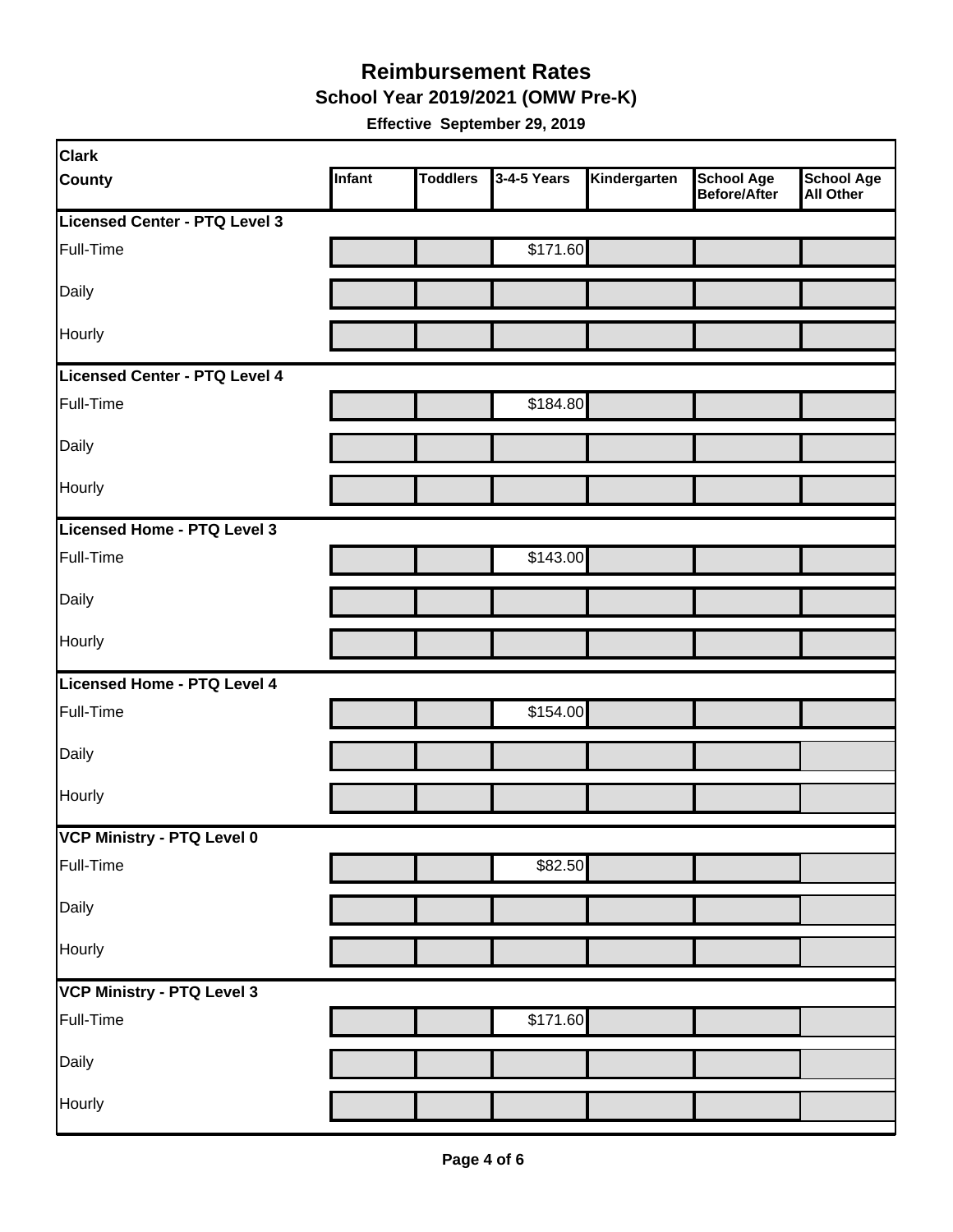**School Year 2019/2021 (OMW Pre-K)** 

| <b>Clark</b>                                   |               |                 |             |              |                                          |                                       |
|------------------------------------------------|---------------|-----------------|-------------|--------------|------------------------------------------|---------------------------------------|
| <b>County</b>                                  | <b>Infant</b> | <b>Toddlers</b> | 3-4-5 Years | Kindergarten | <b>School Age</b><br><b>Before/After</b> | <b>School Age</b><br><b>All Other</b> |
| <b>VCP Ministry - PTQ Level 4</b>              |               |                 |             |              |                                          |                                       |
| Full-Time                                      |               |                 | \$184.80    |              |                                          |                                       |
| Daily                                          |               |                 |             |              |                                          |                                       |
| Hourly                                         |               |                 |             |              |                                          |                                       |
| Private Accredited School - PTQ Level 0        |               |                 |             |              |                                          |                                       |
| Full-Time                                      |               |                 | \$132.00    |              |                                          |                                       |
| Daily                                          |               |                 |             |              |                                          |                                       |
| Hourly                                         |               |                 |             |              |                                          |                                       |
| Private Accredited School - PTQ Level 1        |               |                 |             |              |                                          |                                       |
| Full-Time                                      |               |                 | \$132.00    |              |                                          |                                       |
| Daily                                          |               |                 |             |              |                                          |                                       |
| <b>Hourly</b>                                  |               |                 |             |              |                                          |                                       |
| Private Accredited School - PTQ Level 2        |               |                 |             |              |                                          |                                       |
| Full-Time                                      |               |                 | \$158.40    |              |                                          |                                       |
| Daily                                          |               |                 |             |              |                                          |                                       |
| Hourly                                         |               |                 |             |              |                                          |                                       |
| <b>Private Accredited School - PTQ Level 3</b> |               |                 |             |              |                                          |                                       |
| Full-Time                                      |               |                 | \$171.60    |              |                                          |                                       |
| Daily                                          |               |                 |             |              |                                          |                                       |
| Hourly                                         |               |                 |             |              |                                          |                                       |
| <b>Private Accredited School - PTQ Level 4</b> |               |                 |             |              |                                          |                                       |
| Full-Time                                      |               |                 | \$184.80    |              |                                          |                                       |
| Daily                                          |               |                 |             |              |                                          |                                       |
| Hourly                                         |               |                 |             |              |                                          |                                       |